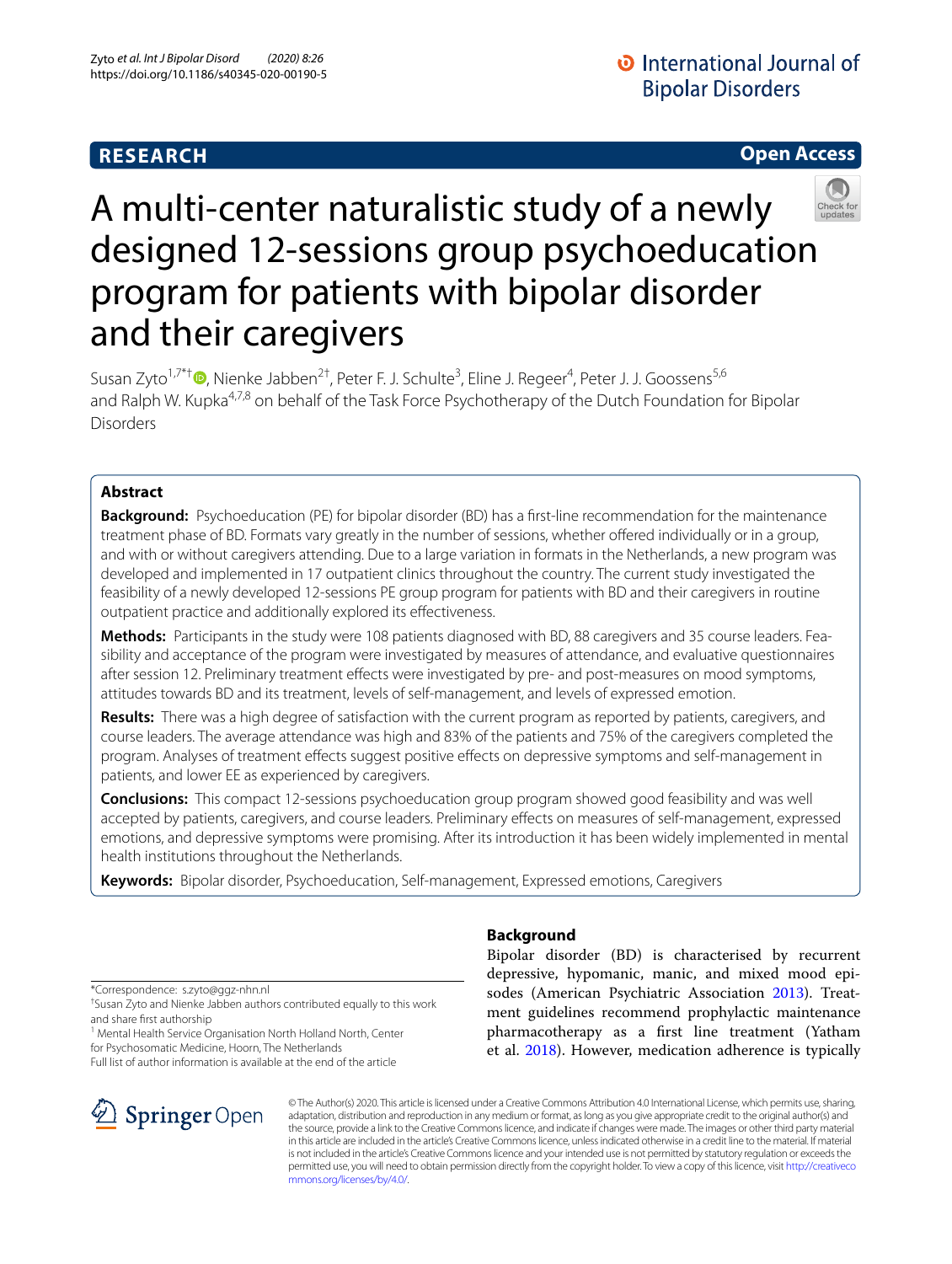poor (Arvilommi et al. 2014) and even despite adequate pharmacotherapy many patients relapse or sufer from persisting residual symptoms (Gitlin et al. 1995). Psychoeducation (PE) is regarded as an efective adjunct to medication (Conolly et al. 2011) and has a frst-line recommendation for the maintenance treatment phase of BD (Yatham et al. 2018).

PE aims at improving insight into the illness, medication adherence, awareness of triggers, identifcation of prodromal symptoms of recurrence, and offering coping strategies to prevent mood relapse in order to empower patients and to encourage them to be active participants in treatment (Miklowitz 2009). PE is offered to patients and/or their caregivers in the euthymic phase of the illness next to pharmacotherapy. Most randomized controlled trials focus on group and caregiver PE (Soo 2018). In these studies, PE was ofered in various formats. In the largest RCT to date, a 21-session PE group program for patients was associated with a signifcant longer time to recurrence of depressive, manic, hypomanic, and mixed episodes, fewer recurrences, and a lower number of hospitalizations and hospitalization days with favourable long-term efects up to 5 years (Colom et al. 2003a; Colom et al. 2009). This was replicated in a second RCT (Colom et al. 2003b). A pilot study with a 12-session PE group program found a positive trend in reduction of recurrences in the intervention group (Castle et al. 2007). A subsequent RCT showed fewer depressive and manic recurrences in the treatment group (Castle et al. 2010). Eight sessions of group PE delivered during 2 weeks were superior to the same number of free individual discussions with a nurse with regard to recurrence and hospitalization (Chen et al. 2019). Two trials reported no signifcant diference in recurrences between a control group and group PE of 16 biweekly sessions (de Barros Pellegrinelli et al. 2013) or 21 weekly sessions (Morriss et al. 2016), possibly due to a preponderance of participants with a high number of previous mood episodes. Kallestad et al. (2016) found that 10 weekly sessions of group PE followed by eight booster-sessions over the next 2 years were superior to three sessions of individual PE in delaying next hospitalization. Parikh et al. (2013) compared 6 weekly group PE sessions with 20 individual CGT sessions and found no diference between the two groups in weekly mood ratings nor in recurrence rates over the next 18 months (Parikh et al. 2013).

In a study of caregivers receiving twelve 90-mins sessions of group PE focusing on increasing knowledge of bipolar disorder and training in coping skills, the corresponding patients had less recurrences during the subsequent year (Reinares et al. 2008). Madigan et al. (2012) found better quality of life after one and 2 years in patients whose caregivers had participated in 5 weekly 2 h sessions of psychoeducation in comparison to treatment as usual. Only one study investigated the combined attendance of euthymic patients and caregivers in a PE course. In this RCT of patients and their caregivers receiving 12 weekly 90 min PE sessions, D'Souza et al. (2010) found that patients in the intervention group were less likely to relapse.

It has been suggested that the reduction in relapse in BD patients after PE for caregivers, may be due to better adherence to medication, timely recognition of manic symptoms, and lowering the intensity of Expressed Emotions (EE) (Honig et al. 1997). In families with low EE aberrant behaviour of the patient is attributed to illness instead of personal shortcomings, resulting in better acceptance and understanding, in turn associated with reducing relapse (Miklowitz 2004; Peris and Miklowitz 2015).

In the Netherlands, PE groups have been part of the regular treatment for patients with BD since the 1990′s (van Gent and Zwart 1991), typically offering six sessions group PE for patients together with one caregiver (Hofman et al. 1992). Over the years, format, frequency and content of PE groups ofered across the country had deviated from that original format and from evolving research evidence. Therefore, the Dutch Foundation for Bipolar Disorders (www.kenbis.nl) decided to update and harmonize the PE program by integrating evidence from the existing research literature with clinical and patient experience. A task force including professionals and members of the patient and caregiver advocacy organisation, developed a new 12-sessions group PE program for patients together with their caregivers. As in the original format, it was assumed that the combined attendance of patients and their caregivers in the same group and during all sessions supports mutual understanding and facilitates a triadic collaborative care approach in the subsequent long-term treatment. Expanding from a 6-session to a 12-session format was chosen given the evidence for the efficacy of a 12-session program for patients (Castle et al. 2007; Castle et al. 2010), caregivers (Reinares et al. 2008), and patients and caregivers (D'Souza et al. 2010). Moreover, a 21-session program (Colom et al. 2003a) was considered too lengthy when both patients and caregivers should attend all sessions. The resulting new PE program was then reviewed by an independent committee of the patient and caregiver organisation for BD, which resulted in minor adaptations. For the present study the fnal PE program was introduced in mental health centers throughout the Netherlands that collaborate in the network of the Dutch Foundation for Bipolar Disorders.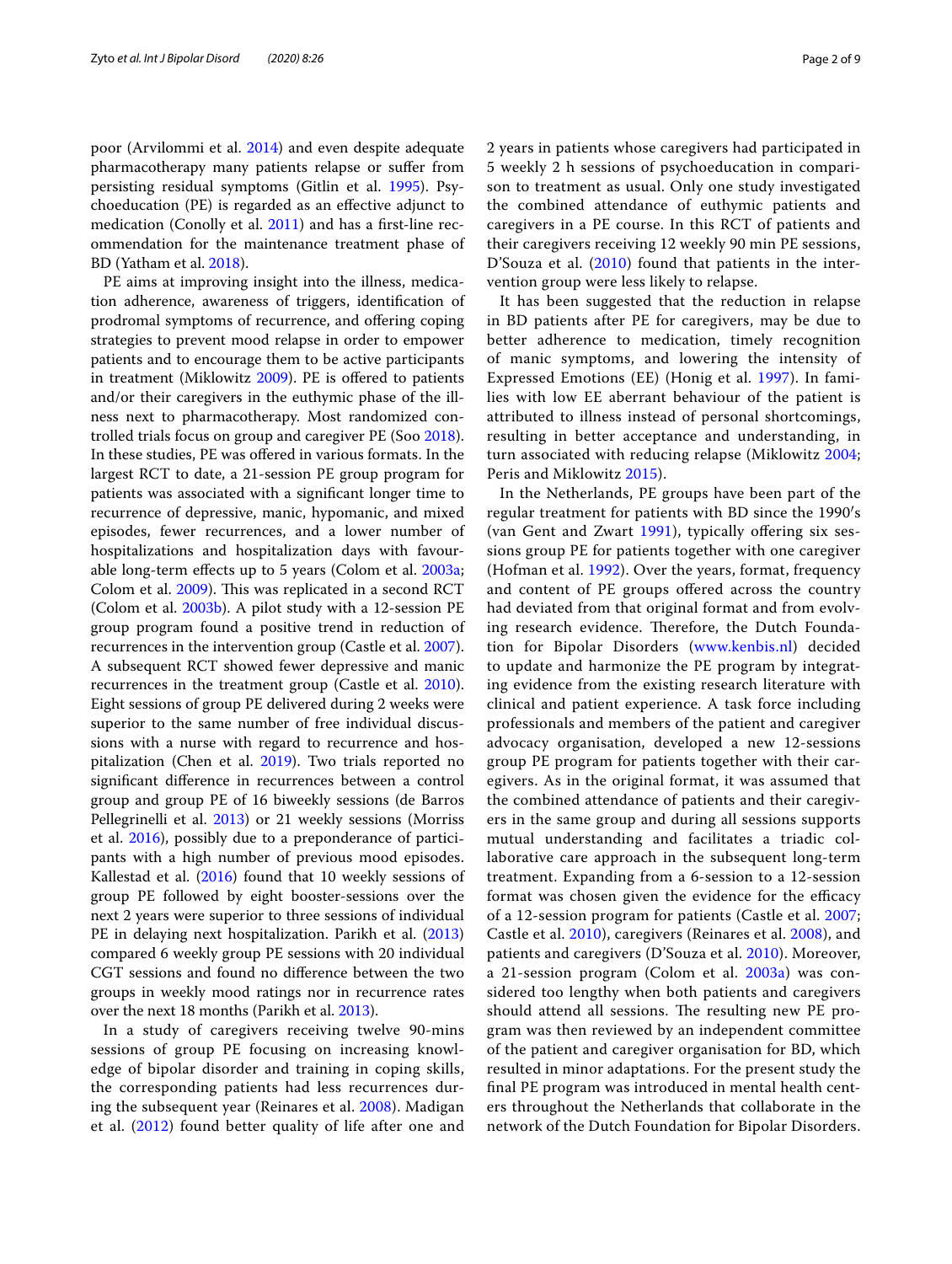## **Goals**

The primary goal of this study was to evaluate the feasibility of the 12-sessions PE group program for patients with BD and their caregivers in routine outpatient practice, based on the evaluation of format and content by participants and course leaders, and attendance and dropout. A secondary goal was to explore efectiveness on mood symptoms, attitudes towards BD and its treatment, levels of self-management, and levels of expressed emotion.

## **Methods**

The study was a multi-center study carried out in outpatient clinics of mental health institutions throughout the Netherlands, specialised in the treatment of BD and participating in the Dutch Foundation for Bipolar Disorders network (www.kenbis.nl). Each participating outpatient clinic organized one new format PE group.

The study was approved by the Institutional Review Board of the VU University Medical Center, Amsterdam. All study participants provided written consent to participate after given full information about the study.

## **Subjects**

Patients aged 18 years or over with (1) a by the treating psychiatrist confrmed diagnosis of BD-I, BD-II or BD-NOS who were currently in treatment for BD; (2) who had an indication for a group PE as part of their regular treatment as recommended in the Dutch Guideline for BD; (3) were not currently in a manic or major depressive episode as assessed by their treating psychiatrist; and (4) had a good understanding of the Dutch language and the nature of intervention, were asked to participate in this newly designed PE group program, by their mental health care professional, together with one caregiver.

Subsequently, all participants of this group PE were invited to participate in the current study evaluating this new program by completing questionnaires at two time points during the program. There were no other in- or exclusion criteria. Those participants (patients and caregivers) who choose to take part in the study gave written informed consent. In addition, a total of 35 psychiatric nurses, psychiatrists, and psychologists conducting the PE groups in the various centers, participated in the study as course leaders, and were asked to share their experience with the program by completing evaluation forms after the last session.

## **Intervention**

The PE program consisted of 12 weekly group sessions of 2 h, including a 30 min break. The content of the sessions was based on themes common in efective PE programs aiming at improvement of illness awareness, early detection, treatment adherence, and lifestyle adjustments (Table 1). Every PE group had a maximum of 16 participants, typically eight patients and eight related caregivers. Each patient was invited to bring one caregiver. The patients and caregivers received a workbook. Two mental health professionals with experience in BD treatment led the course following a manual describing content and execution of each session and using a slide set for each session. At least one of the course leaders had specifc experience with BD PE groups.

## **Evaluation and measures**

*Patient measures* Patient and illness characteristics were concisely assessed through questionnaires after session 1. After session 12, an evaluative questionnaire, including both closed and open-ended questions was administered. This questionnaire was constructed for the purpose of

**Table 1 Content of the psychoeducation program**

| <b>Session number</b> | Theme                                                                                                                      |
|-----------------------|----------------------------------------------------------------------------------------------------------------------------|
|                       | Meeting other participants and introduction to psychoeducation                                                             |
|                       | Introduction to bipolar disorders, manic episodes, misconceptions, and prejudices                                          |
| 3                     | Depression, cognitive problems, and the role of caregivers                                                                 |
| $\overline{4}$        | Causes, course, heredity, and desire to have children                                                                      |
| 5                     | Medication I: considerations about use, types of medication, and lithium                                                   |
| 6                     | Medication II: adherence, monitoring, and other medication than lithium                                                    |
|                       | Self-management: Life Chart, Relapse Prevention Plan, and lifestyle                                                        |
| 8                     | Stress management, problem-solving strategies, communication skills, and psychotherapy                                     |
| 9                     | Relapse Prevention Plan I: depressive episodes and suicidal thoughts                                                       |
| 10                    | Relapse Prevention Plan II: (hypo) mania, mixed episodes, and involuntary admission                                        |
| 11                    | Psychosocial aspects: the influence of bipolar disorders on relationships and work                                         |
| 12                    | Closing session, meeting the Dutch patient and caregiver advocacy organization, evalua-<br>tion, and 'further on your own' |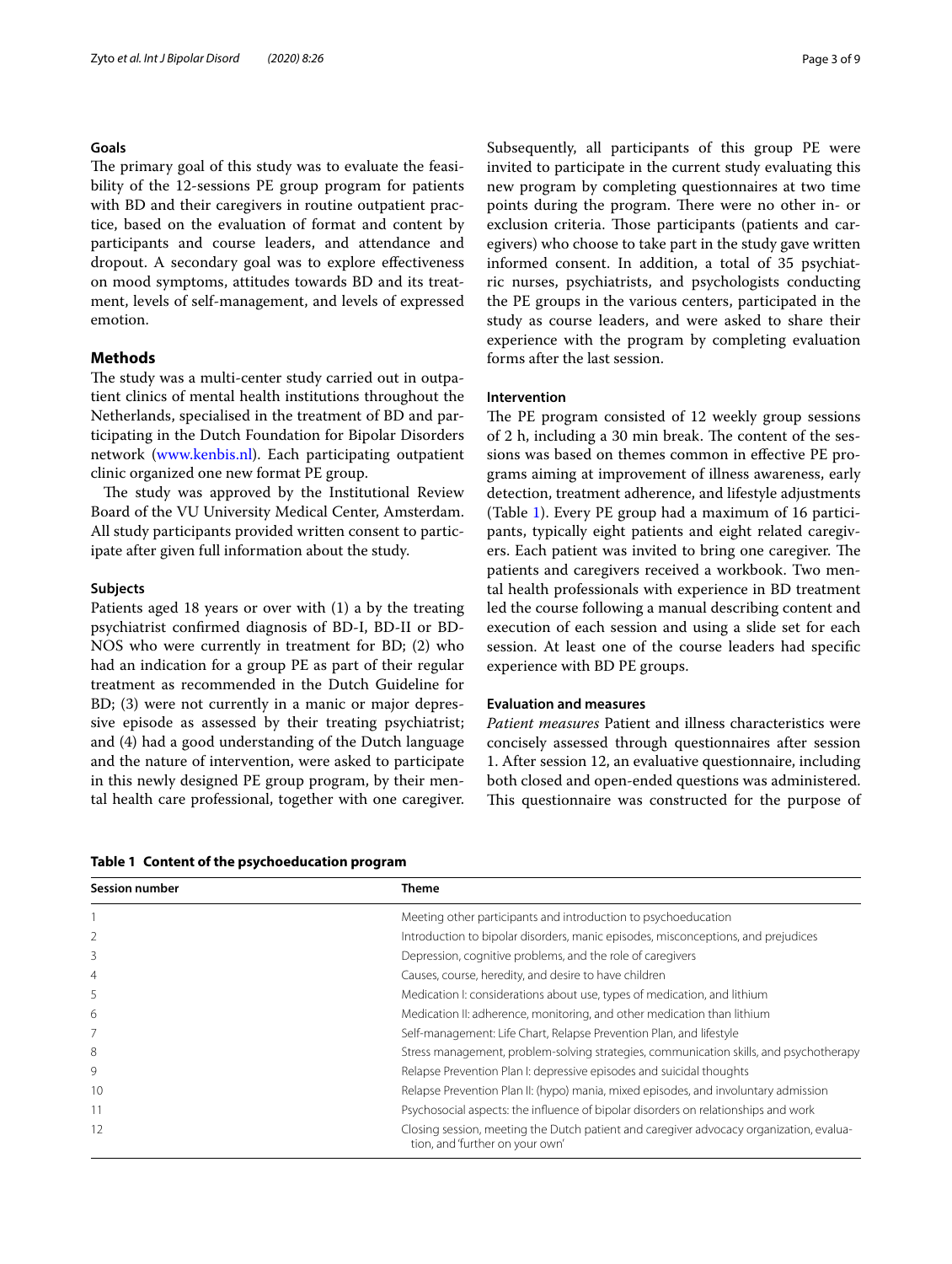evaluating the various aspects of the PE group program, including content (by session) and form (duration, number of sessions, course materials). Closed questions were evaluated on a semantic diferential scale ranging from 1 to 5, with 1 ('very bad') and 5 ('very good'). Through open-ended questions patients were asked (1) what they found had been the most useful to them throughout the program, and (2) which aspects were redundant.

Attendance per session was evaluated on a separate form. Additionally, patients completed several questionnaires at baseline session 1 and fnal session 12 to evaluate the efect of the intervention on several symptom and behavioural dimensions. The self-rated Quick Inventory of Depressive Symptomatology (QIDS-SR; Rush et al. 2003) was used to assess current depressive symptoms. Manic symptoms were assessed using the Altman Self-Rating Mania Scale (ASRM; Altman et al. 1997). The short form of the Patient Activation Measure (PAM-13; Hibbard et al. 2004; Moljord et al. 2015) was used to measure patients' self-reported knowledge, skills and confdence for managing their BD. With this instrument the individual patients' level of activation can be reliably determined; higher activation scores representing better knowledge, skills and confdence. A positive change in activation has been shown to be associated with positive changes in various self-management behaviours, such as self-care and preventive behaviours, in patients with chronic illness. The Level of Expressed Emotion (LEE; Cole and Kazarian 1988) was used as a self-report questionnaire to assess the perception of levels of EE in family interactions in the past month, higher scores indicating increased levels of expressed emotion (EE). A high level of EE is considered to refect an adverse interaction pattern towards the patient with a mental illness, as perceived by the patient. In addition to providing an overall score, the LEE consists of four subscales 'Lack of emotional support', 'Intrusiveness', 'Irritability' and 'Criticism'. Finally, the Drug Attitude Inventory (DAI-10; Hogan et al. 1983) was administered to assess the self-reported explicit attitudes towards psychotropic medication.

*Caregiver measures* After session 12, similar evaluative questionnaires to evaluate the PE program as in patients, were administered in caregivers. Additionally, at session 1 and 12 the LEE was administered to assess levels of EE as perceived by caregivers. The LEE (Cole and Kazarian 1988) is typically administered to the recipient, but for the purpose of the current study, the questions for caregivers were modifed in order to measure self-appraised attitudes of the caregiver towards the patient.

*Course leader measures* After session 12 course leaders were asked to complete an PE evaluation form in order to evaluate the new PE grogram from the perspective of the course instructors.

## **Data analyses**

The current program was evaluated using qualitative analyses of answers on the evaluation forms. For the answers to closed questions with semantic diferential scales, the mean was calculated. Answers to the open questions were analysed through open and axial coding, followed by further selective coding, by two authors (NJ and SZ) independently. The data was then triangulated between the authors. When discordant, the fndings were discussed until consensus was reached.

Answers of patients and caregivers were analysed separately to evaluate the impact of the intervention on symptoms, drug attitudes, level of expressed emotions and self-management. We performed paired T-tests to test for significant ( $p < 0.05$ ) changes between T0 and T1. The data was checked for outliers. Data with more than 5% missing values were excluded from the analysis. A regression analysis was performed to investigate if severity of depression at T0, or total illness years, could predict other signifcant measures. Statistical analyses were performed using SPSS version 24.

## **Results**

## **Sample**

*Centers* In total 17 outpatient clinics of 13 mental health institutions throughout the Netherlands participated in the study, and each clinic organized one PE group.

For demographics of patient and caregivers see Table 2.

*Patients* A total of 108 BD patients participated in the study of which 101 completed assessments at T0, and 90 at T1. Seven patients, who did not complete the pre-test, completed the evaluative questionnaires at session 12, whereas 18 patients who completed the pre-test did not complete the evaluation forms at the last session. Over three quarter of patients attended the program with their caregiver. The majority of patients used medication for BD. Patients were relatively euthymic at study entrance given low QIDS and ASRM scores. Of the patients attending without a caregiver the mean age was not signifcantly diferent from the group attending with a caregiver. There was a difference in sex, as 68% in the group attending without a caregiver were women, compared to 54% in the other group.

*Caregivers* A total of 88 caregivers participated in the program, of whom the majority were the spouses of participating patients (see Table 2). Thirteen caregivers did not complete the pre-test but did complete the last session, whereas 22 caregivers who completed the pre-test did not complete the last evaluative session.

*Course leaders* A total of 35 psychiatric nurses, psychiatrists, and psychologists, typically 2 per PE-group, participated in the study as course leaders. The majority (80%) had over 5 years of experience in the treatment of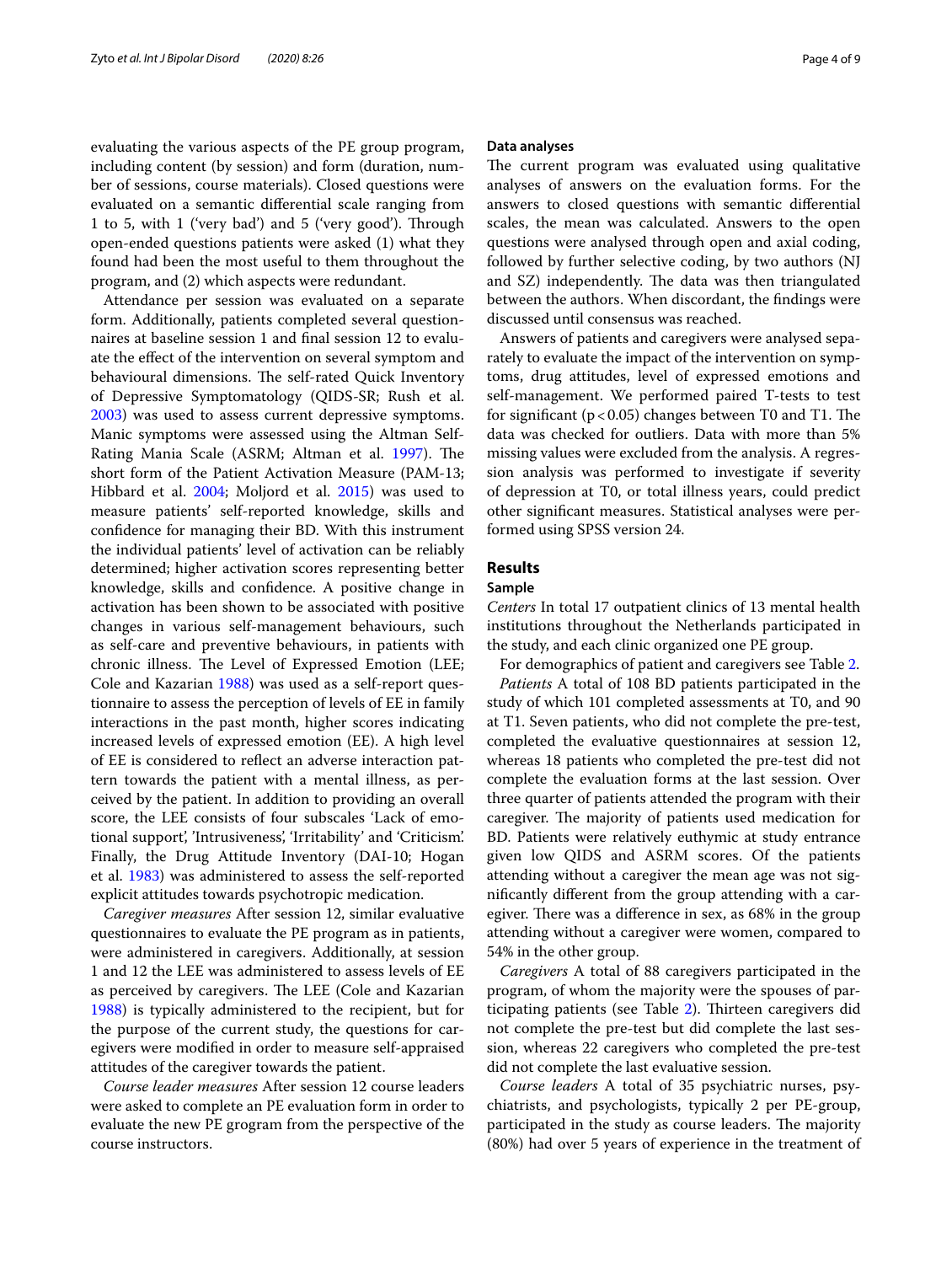| Patients ( $n = 97$ )                     |                    | Caregivers ( $n = 72$ )                               |                    |  |  |  |  |  |
|-------------------------------------------|--------------------|-------------------------------------------------------|--------------------|--|--|--|--|--|
| Age (mean) (SD; range)                    | 40.8 (12.6; 19-72) | Age (mean) (SD; range)                                | 50.1 (11.9; 23-72) |  |  |  |  |  |
| Gender (% female)                         | $n = 56(57.7%)$    | Gender (% female)                                     | $n = 33(45.8%)$    |  |  |  |  |  |
| QIDS (mean) (SD; range)                   | $9.0(6.2; 0-24)$   |                                                       |                    |  |  |  |  |  |
| ASRM (mean) (SD; range)                   | $1.7(2.5; 0-9)$    |                                                       |                    |  |  |  |  |  |
| Duration of illness in years (SD; range)  | 13.9 (11.8; 0-45)  |                                                       |                    |  |  |  |  |  |
| BD diagnosis (self-reported) <sup>a</sup> |                    | Relationship (%)                                      |                    |  |  |  |  |  |
| BD1(%)                                    | $n = 36(37.1%)$    | Spouse                                                | $n = 48(66.7%)$    |  |  |  |  |  |
| BD II (%)                                 | $n = 35(36.1\%)$   | Parent                                                | $n = 14(19.4\%)$   |  |  |  |  |  |
| BD other (%)                              | $n = 4(4.1\%)$     | Other                                                 | $n = 8(11.1\%)$    |  |  |  |  |  |
| Unknown to patient (%)                    | $n = 22(22.7%)$    | Not reported                                          | $n = 2(2.8%)$      |  |  |  |  |  |
| Age at first treatment (SD; range)        | 32.8 (12.2;12-61)  | Years involved in treatment of patient<br>(SD; range) | $4.5(5.9;0-30)$    |  |  |  |  |  |
| Participating with caregiver (%)          | $n = 73(75.3%)$    |                                                       |                    |  |  |  |  |  |
| Participating w/o caregiver (%)           | $n = 24(24.7%)$    |                                                       |                    |  |  |  |  |  |
| Currently using medication (%)            | $n = 88(90.7%)$    |                                                       |                    |  |  |  |  |  |
| Lithium (%)                               | $n = 54(61.4%)$    |                                                       |                    |  |  |  |  |  |
| Anticonvulsant b (%)                      | $n = 28(31.8%)$    |                                                       |                    |  |  |  |  |  |
| Antipsychotic <sup>c</sup> (%)            | $n = 24(27.3%)$    |                                                       |                    |  |  |  |  |  |
| Antidepressant (%)                        | $n = 36(40.9%)$    |                                                       |                    |  |  |  |  |  |
| Anxiolytic (%)                            | $n = 6(6.8%)$      |                                                       |                    |  |  |  |  |  |
| Number of medications, median (range)     | $1(1-4)$           |                                                       |                    |  |  |  |  |  |

## **Table 2 Characteristics of participants of a newly designed 12 session psychoeducational program for bipolar disorder**

<sup>a</sup> Patients were asked about their diagnosis; before inclusion in the PE program, all patients had a clinically confirmed diagnosis of bipolar disorder type I, II or NOS

**<sup>b</sup>** Anticonvulsants included valproate, lamotrigine, carbamazepine

c Antipsychotics were mainly second generation agents

patients with BD, and in giving a previous PE course for BD.

## **Attendance and drop‑out**

Across study centers the median number of patients per group was 6 (range 3–10), and a median of 5 (range 3–8) caregivers participated per group.

There were  $90$  (83%) patients and 66 (75%) caregivers who attended the last session of the program. Of the 17 participating outpatient clinics, 12 provided detailed information about drop-out and attendance. This group consisted of 67/108 patients who also accounted for the attendance of the caregivers.

Of the evaluated group the median numbers of sessions attended by the patients was 11, with an average of 10.9 sessions. For the caregivers the median number of sessions attended was 10, with an average of 9.2 sessions.

## **Program evaluation**

Overall, results of the program evaluation are presented in Table 3. The program was rated as 'good' both by patients and their caregivers (mean scores 4.11 and 4.14 respectively), and most course topics were generally rated as 'good'. The opportunity of (guided) group discussion was rated as very useful. With respect to the format

of the course, the length of the sessions was considered 'good' by a great majority of the patients and caregivers (84.1% and 84.8% resp.). 71.6% of patients found the number of sessions 'adequate' whereas this was considered 'too many' by 23.9% of patients. Similar numbers were found for caregivers. The quality of course materials and visual media was rated as 'good' by both patients and caregivers (3.90 and 3.95 resp.).

Also the course leaders, running the newly developed program for the frst time, generally rated the program as 'good' (see Table 4) with and individual topics rating between 3.06 (last evaluation session) and 3.77 (medication). Course materials were rated as good. And the majority of course leaders (74.3%) found enough opportunity for group discussion. The number of sessions in relation to the course content was rated as 'good*'* (as opposed to too many or too little) by 68.6% of the course leaders. Of the course leaders, 51.4% considered the number of sessions less convenient, whereas the number of sessions was considered acceptable by 62.9% of the patients and 55.2% of the caregivers.

Open-ended questions on the evaluation forms asked about the most appreciated aspects of the program, and which topics could be left out. Patients  $(n=86)$  referred most often to the exchange of experiences with other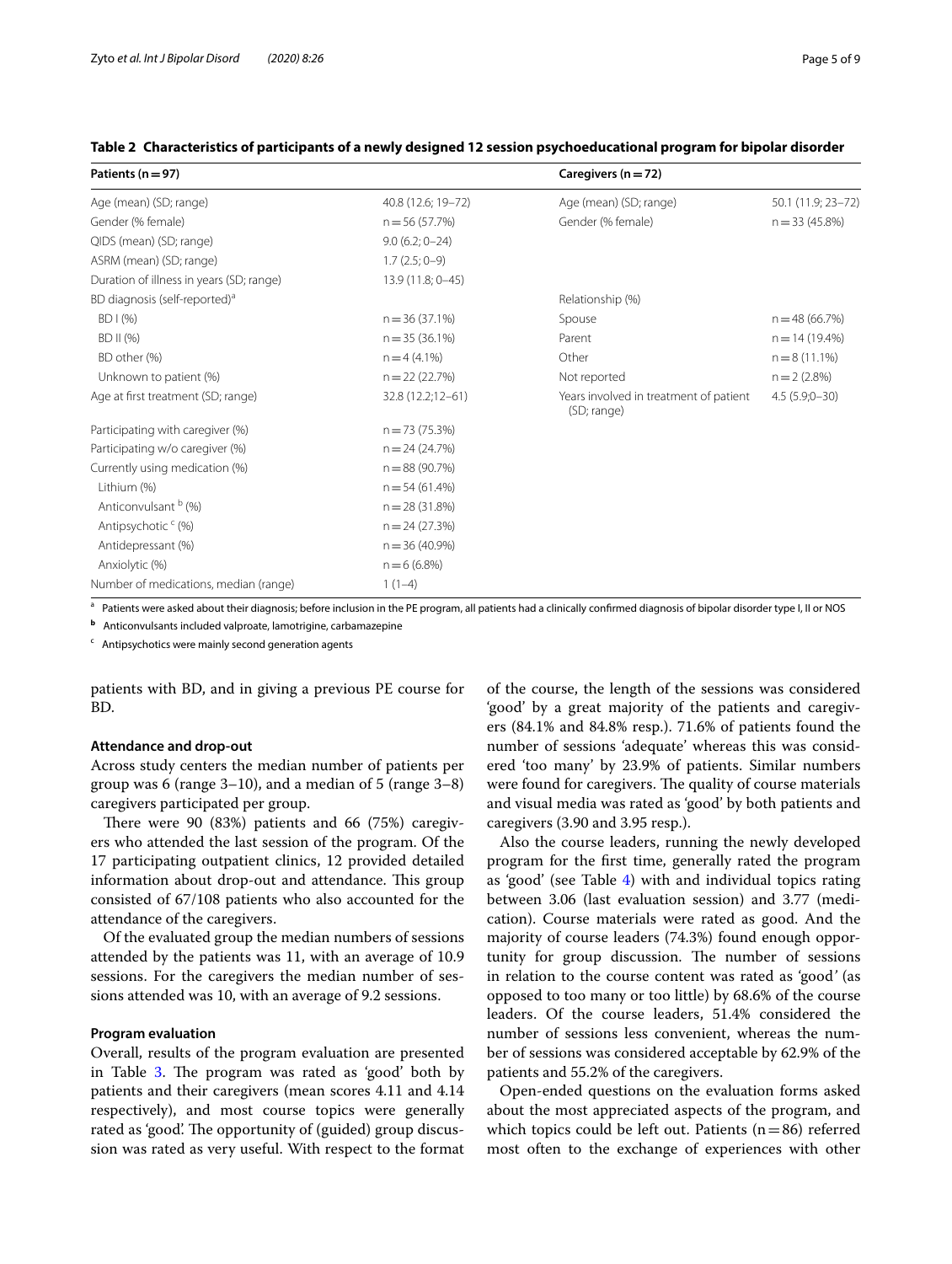|                                             | <b>BD</b> patients |             | <b>Caregivers</b> |             | <b>Course leaders</b> |            |  |
|---------------------------------------------|--------------------|-------------|-------------------|-------------|-----------------------|------------|--|
|                                             | n                  | Mean (SD)   | n                 | Mean (SD)   | n                     | Mean (SD)  |  |
| Overall rating                              | 73                 | 4.11(0.49)  | 57                | 4.14(0.52)  | 34                    | 4.00(0.07) |  |
| Specific topics:                            |                    |             |                   |             |                       |            |  |
| Mania and mixed episodes                    | 86                 | 3.84(0.73)  | 62                | 3.98(0.59)  | 32                    | 3.97(0.31) |  |
| Depression                                  | 87                 | 3.71(0.82)  | 64                | 3.92(0.63)  | 32                    | 4.00(0.36) |  |
| Cognitive complaints                        | 85                 | 3.58(0.70)  | 64                | 3.64(0.74)  | -                     | ÷          |  |
| Causes, course                              | 86                 | 3.65(0.87)  | 62                | 3.77(0.71)  | 32                    | 3.81(0.64) |  |
| Heredity, desire to have children           | 84                 | 3.32 (0.92) | 58                | 3.52(0.78)  | 32                    | 3.88(0.49) |  |
| Medication and considerations               | 86                 | 3.84(0.84)  | 64                | 3.86 (0.83) | 34                    | 3.91(0.57) |  |
| Self management, lifestyle                  | 85                 | 3.81(0.75)  | 64                | 3.94(0.77)  | 32                    | 3.84(0.68) |  |
| Lifechart, relapse prevention plan          | 85                 | 3.67(0.81)  | 62                | 3.81 (0.94) | 31                    | 3.84(0.58) |  |
| Stress management, communication            | 84                 | 3.64(0.72)  | 60                | 3.70(0.77)  | 30                    | 3.77(0.57) |  |
| Psychosocial aspects                        | 84                 | 3.61(0.73)  | 60                | 3.82(0.73)  | 30                    | 3.97(0.49) |  |
| Evaluation and closing session              | 77                 | 3.58(0,85)  | 55                | 3.69(0.77)  | 28                    | 4.07(0.38) |  |
| Contributing aspects:                       |                    |             |                   |             |                       |            |  |
| Group discussion                            | 80                 | 3.96(0.67)  | 63                | 4.03(0.67)  | 30                    | 3.67(0.88) |  |
| Patient and caregiver advocacy organization | 71                 | 3.01(1.1)   | 51                | 3.00(1.1)   |                       |            |  |
| Homework                                    | 82                 | 2.95(0.80)  | 57                | 2.75(0.85)  |                       |            |  |
| Lifechart                                   | 71                 | 3.25(0.98)  | 29                | 2.72(1.3)   |                       |            |  |

**Table 3 Program evaluation by patients, caregivers and course leaders(mean scores bases on diferential scale ranging from 1 to 5. with 1 ('very bad') and 5 ('very good')**

patients and mutual recognition as the most valuable part of the program. They appreciated sharing information and learning how other patients cope with their illness. Patients also reported that the program resulted in heightened self-awareness and self-refection. In addition, more informative aspects were mentioned, learning self-management skills, early warning signs, and knowledge about the illness and drug treatment. The caregivers ( $n=61$ ), similarly to the patients, answered that they found sharing and exchange of information most valuable. Also, knowledge about the illness was mentioned, and the fact that the program contributed to increased understanding of their family member with BD.

Of the patients  $(n=64)$ , the majority answered that nothing should be left out. However, some mentioned that the two sessions on medication could be more concise. Caregivers  $(n=34)$  most often answered that nothing should be left out and added that theoretical information regarding biology and medication was sometimes too complex.

## **Treatment efect analyses**

Results of scores symptom and behavioural dimensions before and after the PE program are presented in Table 4.

For patients, severity of depressive symptoms as measured by QIDS, was signifcantly decreased after the PE program ( $p=0.03$ ) and the PAM-13 activation score indicated a signifcant increase in self-management skills at T1 compared to T0 ( $p=0.03$ ). Manic symptomatology, perceived EE, and the attitude towards psychiatric medication did not difer between T0 and T1. We additionally tested models for prediction of the outcome measures that were signifcantly diferent between T0 and T1 (QIDS and PAM-13), with as predictor either the QIDS score at baseline or the total years of illness. We found no signifcant predictors, except for the diference in QIDS score, for which the QIDS score at T0 signifcantly predicted the change at T1 ( $\beta$ =−0.43, *p* <0.001): indicating that those having more depressive symptomatology at T0 show less decrease in depressive symptoms at T1.

Although perceived EE did not difer pre- and posttreatment in BD patients, the LEE total score in caregivers was signifcantly lower after the PE group program  $(p=0.03)$ , indicating less self-reported expressed emotions towards the patient by the caregiver. Further inspection of the subscales using a repeated multivariate measure analysis including the subscales gave no significant overall effect. This may be due to a lack of power when analysing subscales. Exploration of subscales suggested that subscales intrusiveness (INTR) and perceived irritation (IRR) are to account for the efect.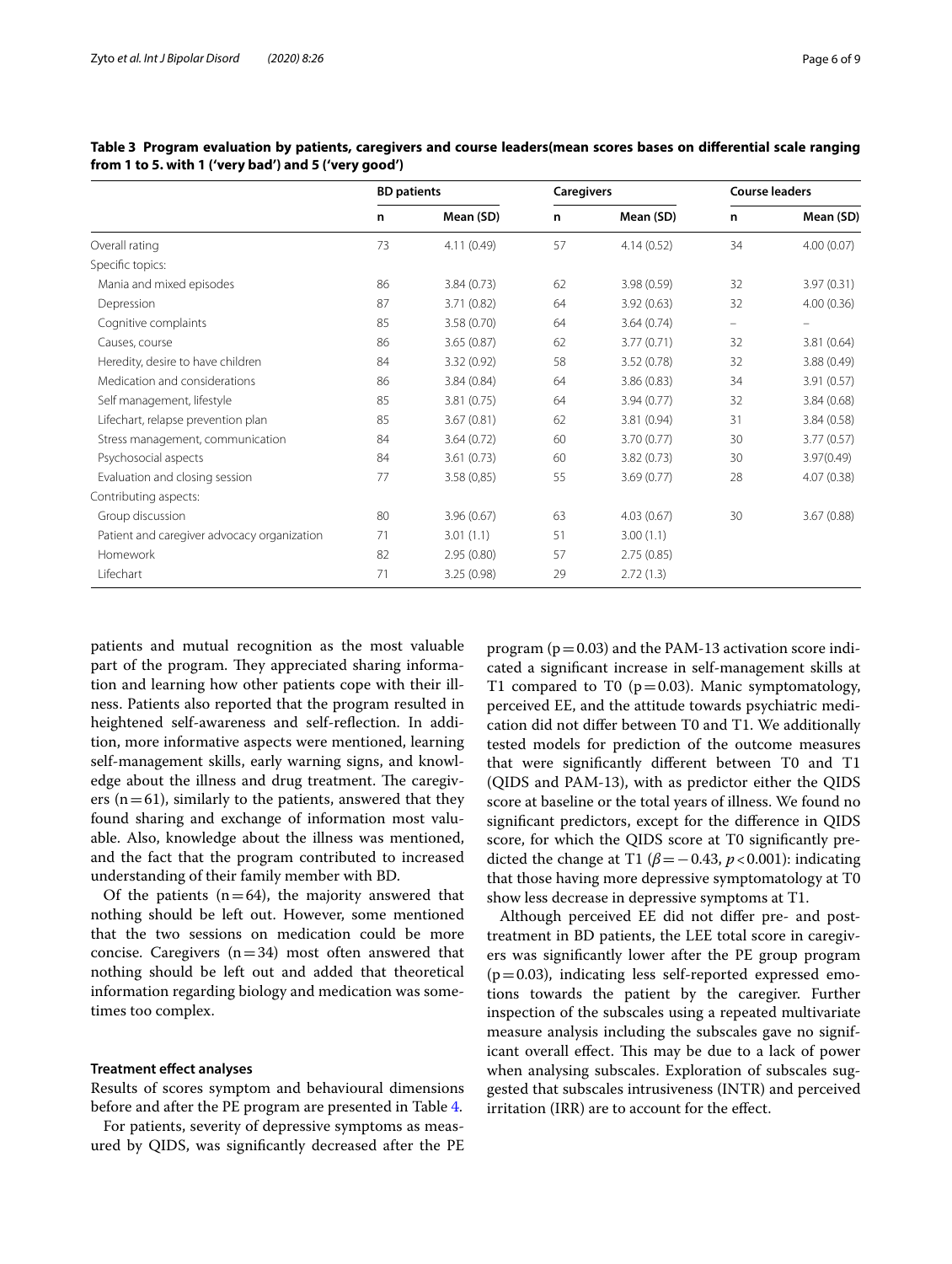| <b>Patients</b>                                |                |                   |          |              |                          |  |  |  |
|------------------------------------------------|----------------|-------------------|----------|--------------|--------------------------|--|--|--|
|                                                | T <sub>0</sub> |                   | T1       |              | <b>Paired t-test</b>     |  |  |  |
| QIDS - SR                                      | $n = 81$       | 8.60(6.14)        | $n = 81$ | 7.40 (5.91)  | $t = 2.26$ ; $p = 0.03$  |  |  |  |
| <b>ASRM</b>                                    | $n = 82$       | 1.82(2.60)        | $n = 82$ | 1.73(2.07)   | ns                       |  |  |  |
| PAM-13 total                                   | $n = 67$       | 53.59 (11.9)      | $n = 67$ | 56.93 (14.1) | $t = -2.21$ ; $p = 0.03$ |  |  |  |
| PAM level 1                                    | $n = 88$       | 32 (36%)          | $n = 83$ | 18 (22%)     |                          |  |  |  |
| PAM level 2                                    |                | 24 (27%)          |          | 17 (20%)     |                          |  |  |  |
| PAM level 3                                    |                | 18 (21%)          |          | 24 (29%)     |                          |  |  |  |
| PAM level 4                                    |                | 14 (16%)          |          | 24 (29%)     |                          |  |  |  |
| <b>LEE Total</b>                               | $n = 73$       | 69.56 (18.7)      | $n = 73$ | 70.70 (19.5) | ns                       |  |  |  |
| Subscales:                                     |                |                   |          |              |                          |  |  |  |
| $LES (n = 75)$                                 |                | 33.72 (9.9)       |          | 34.31 (9.6)  | ns                       |  |  |  |
| $INTR(n=70)$                                   |                | 15.77(6.1)        |          | 15.77(5.7)   |                          |  |  |  |
| $IRR(n=69)$                                    |                | 11.55(4.3)        |          | 11.88(3.9)   |                          |  |  |  |
| $C(n=73)$                                      |                | $8.88 \vee (3.3)$ |          | 8.78(3.0)    |                          |  |  |  |
| DAI 10 mean score (1 positive, -1<br>negative) | $n = 59$       | 1.46(2.70)        | $n = 59$ | 1.63(2.56)   | ns                       |  |  |  |
| Caregivers                                     |                |                   |          |              |                          |  |  |  |
|                                                | T <sub>0</sub> |                   | T1       |              |                          |  |  |  |
| <b>LEE Total</b>                               | $n = 45$       | 70.85 (11.8)      | $n = 45$ | 67.59 (12.4) | $T = 2.31$ ; $p = 0.03$  |  |  |  |
| Subscales:                                     |                |                   |          |              |                          |  |  |  |
| $LES (n = 50)$                                 |                | 32.66 (8.0)       |          | 31.64 (7.8)  |                          |  |  |  |
| INTR $(n=50)$                                  |                | 15.32 (4.9)       |          | 14.32(4.3)   |                          |  |  |  |
| $IRR(n=48)$                                    |                | 11.98(3.4)        |          | 10.90(3.4)   | ns                       |  |  |  |
| $C(n=51)$                                      |                | 9.16(2.4)         |          | 8.63(2.2)    |                          |  |  |  |

| Table 4 Symptom and behavioral outcome measures for patients and caregivers participating in a 12-session |  |  |  |  |  |  |
|-----------------------------------------------------------------------------------------------------------|--|--|--|--|--|--|
| psychoeducation group program for bipolar disorder                                                        |  |  |  |  |  |  |

QIDS- SR, self-rated Quick Inventory of Depressive Symptomatology; ASRM, Altman Self-Rating Mania Scale; PAM-13, short form of the Patient Activation Measure; DAI 10, Drug Attitude Inventory; LEE, Level of Expressed Emotion (LES, lack of emotional support; INTR, intrusiveness; IRR, irritability; C, criticism)

## **Discussion**

This study investigated the feasibility of a newly designed 12-session group psychoeducation program for patients with BD and their caregivers, and explored its effectiveness in a non-controlled, naturalistic multi-center treatment setting. A high percentage of both patients (83%) and caregivers (75%) completed the program with a high average attendance rate. Both the content and practicability of the program were rated as good by both participants and course leaders. Qualitative analyses of subjective experiences demonstrated that the reciprocal sharing of information was rated as particularly valuable by patients as well as their caregivers. In addition, the patients reported to have gained a heightened self-awareness and increased self-management skills. The number of sessions as well as the program length was well tolerated as shown by a high rate of attendance by patients and caregivers. This is critical since both patients and caregivers attend all 12 weekly sessions that are mostly held in the late afternoon, *i.e.* during working hours. This was a major consideration to design a 12-sessions rather than a 21-sessions program, but still twice as long as the

original 6-session PE group program that had been predominantly used in our country for two decades.

Although the naturalistic design of our study prevents frm conclusions, exploring the efectiveness of this PE program showed a signifcant decrease in the severity of depressive symptoms and an increased level of self-management skills in patients. Empowering patients to take a prominent role in their own health issues is the core of every PE program and has been related to fewer hospitalizations, a better medication adherence, and an improved physical and mental status throughout many diferent chronic somatic and psychiatric conditions (Schulman-Green et al. 2012; Kukla et al. 2013; Levitt et al. 2009).

Caregivers reported signifcantly lower expressed emotion (EE) towards the patient post-treatment, and perceived themselves as being less in need of controlling and monitoring the patient, including a less stressful coping with the patient. This could be the result of a better understanding of the illness and more confdence in the patient's self-management skills. This is of importance since low EE contributes to preventing relapse (Miklowitz 2004). In contrast, patients did not perceive a lower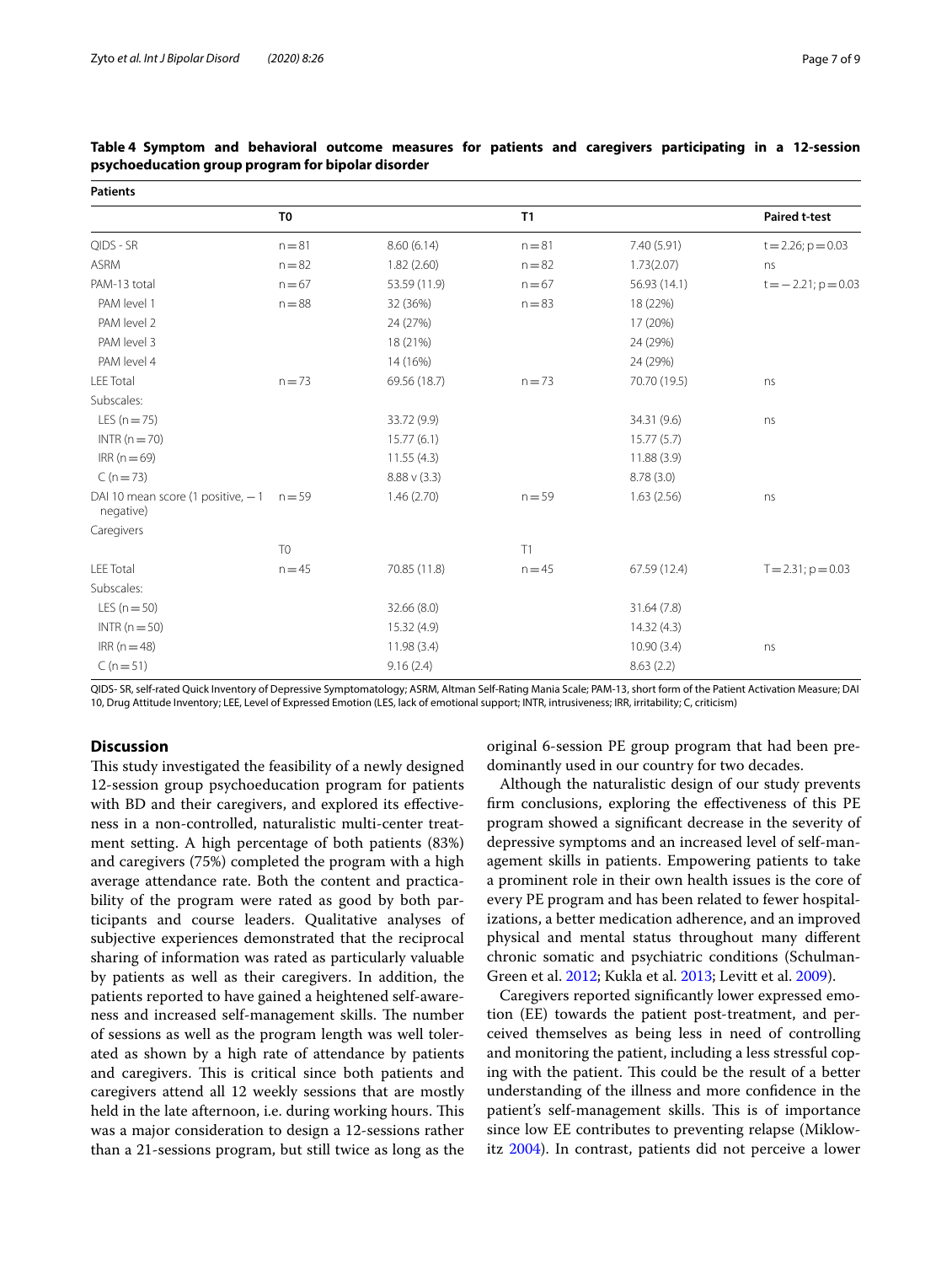EE after treatment, indicating some incongruence in perception between patients and their caregivers. A longer follow-up may have revealed delayed efects through changed behaviours.

Designed primarily to investigate feasibility and acceptability in daily clinical practice, our study has several limitations. Since we did not include a control group, the results regarding short-term efects are only indicative, and given the lack of follow-up assessments after the intervention it remains unknown whether there is an efect on recurrence rates, hospitalisations, or medication adherence. A future study including a control group and follow-up measurements is needed to distinguish the short- and long-term efects of this PE program from the naturalistic course of illness under treatment as usual. In addition, it may be of interest to investigate not only possible moderators, but also the mediators of the efect of PE such as infuence of stage of the disorder (Berk et al. 2017), the severity of current depressive and manic symptoms, and the infuence of residual cognitive impairments.

Despite these limitations, we consider the results of our study as highly generalizable, since it was implemented in daily clinical practice in a large number of mental health centers, and offered to all patients and their caregivers who had not yet attended a PE program at that time. Since all materials (manual for participants and manual for course leaders) are distributed by the office of the Dutch Foundation for Bipolar Disorders (www.kenbi s.nl), we have an indication of the implementation after this study was completed. In 2018 and 2019, in total 1808 manuals for participants and 156 manuals for course leaders were sent to 37 diferent mental health institution in the Netherlands. These numbers do not include the manuals that were previously distributed for the current study. Since manuals were ordered repeatedly by the same institution, this suggests that this PE course has become part of routine practice in these centers.

## **Conclusion**

Targeted at both patients and caregivers, this compact 12-sessions psychoeducation group program showed good feasibility and was well accepted by participants and course leaders. Preliminary efects on measures of self-management, expressed emotions, and depressive symptoms were promising. After its introduction it has been widely implemented in mental health institutions throughout the Netherlands.

#### **Abbreviations**

BD: Bipolar disorder; EE: Expressed emotion; PE: Psycho-education; QIDS: Quick Inventory of Depressive Symptomatology (self-rated); ASRM: Altman Self-Rating Mania Scale; PAM-13: Patient Activation Measure; DAI-10: Drug Attitude Inventory; LEE: Level of expressed emotion.

## **Acknowledgements**

We thank the staff and patients of the participating treatment centers. We thank M. J. Luijendijk for her valuable statistical advice.

#### **Authors' contributions**

RK, NJ, PS, ER and PG conceived and designed the study. SZ and NJ analyzed and interpreted the data and wrote the first draft of the manuscript. SZ, NJ, PS. ER, PG and RK all contributed to the writing of the fnal manuscript. All authors agreed with the results and conclusions of this article. All authors read and approved the fnal manuscript.

#### **Funding**

This study was in part funded by the Dutch Foundation for Bipolar Disorders (www.kenbis.nl).

#### **Availability of data and materials**

The datasets used and/or analyzed during the current study are available from the corresponding author on reasonable request.

#### **Ethics approval and consent to participate**

The study was approved by the Institutional Review Board of the VU University Medical Center, Amsterdam, the Netherlands. All study participants provided written consent to participate after given full information about the study.

#### **Consent for publication**

Not applicable.

# **Competing interests**

The authors declare that they have no competing interests.

#### **Author details**

<sup>1</sup> Mental Health Service Organisation North Holland North, Center for Psychosomatic Medicine, Hoorn, The Netherlands. <sup>2</sup> Department of Psychiatry, Zuyderland Medical Center, Sittard, The Netherlands. 3 Mental Health Service Organisation North Holland North, Alkmaar, The Netherlands. 4 Altrecht Institute for Mental Health Care, Utrecht, The Netherlands.<sup>5</sup> Dimence Group Mental Health Care Center, Deventer, The Netherlands. 6 University Center for Nursing and Midwifery, Department of Public Health and Primary Care, Faculty of Medicine and Health Sciences, Ghent University, Ghent, Belgium.<br><sup>7</sup> Department of Psychiatry, Amsterdam University Medical Center, Vrije Universiteit, Amsterdam Public Health Research Institute, Amsterdam, The Netherlands. <sup>8</sup> GGZinGeest Center for Mental Health Care, Amsterdam, The **Netherlands** 

## Received: 3 September 2019 Accepted: 4 May 2020 Published online: 01 September 2020

## **References**

- Altman EG, Hedeker D, Peterson JL, Davis JM. The altman self-rating mania scale. Biol Psychiatry. 1997;42(10):948–55.
- American Psychiatric Association. Diagnostic and statistical manual of mental disorders: diagnostic and statistical manual of mental disorders. 5th ed. Arlington: American Psychiatric Association; 2013.
- Arvilommi P, Suominen K, Mantere O, Leppamaki S, Valtonen H, Isometsa E. Predictors of adherence to psychopharmacological and psychosocial treatment in bipolar I or II disorders—an 18-month prospective study. J Afect Disord. 2014;155:110–7.
- Berk M, Post R, Ratheesh A, Gliddon E, Singh A, Vieta E, et al. Staging in bipolar disorder: from theoretical framework to clinical utility. World Psychiatry. 2017;16(3):236–44.
- Castle D, Berk M, Berk L, Lauder S, Chamberlain J, Gilbert M. Pilot of group intervention for bipolar disorder. Int J Psychiatry Clin Pract. 2007;11(4):279–84.
- Castle D, White C, Chamberlain J, Berk M, Berk L, Lauder S, et al. Group-based psychosocial intervention for bipolar disorder: randomised controlled trial. Br J Psychiatry. 2010;196(5):383–8.